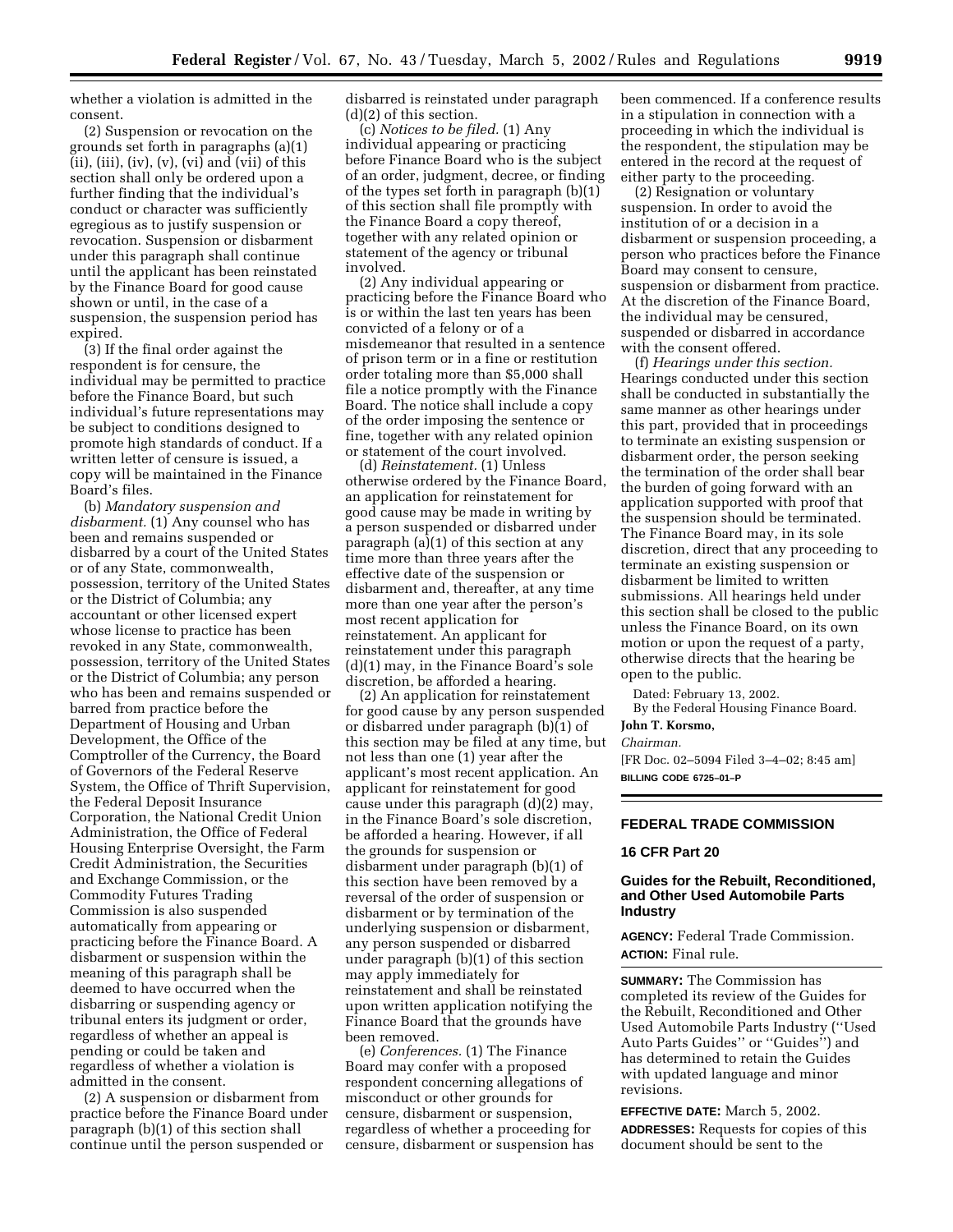Consumer Response Center, Room 130, Federal Trade Commission, 600 Pennsylvania Ave., NW, Washington, DC 20580. The document is available on the Internet at the Commission's website *<http://www.ftc.gov>*

**FOR FURTHER INFORMATION CONTACT:** David Plottner, Investigator, Federal Trade Commission, 1111 Superior Avenue, Suite 200, Cleveland, Ohio 44114, telephone number (216) 263– 3409, e-mail *<dplottner@ftc.gov>.* **SUPPLEMENTARY INFORMATION:**

### **Introduction**

The Used Auto Parts Guides address claims for automotive parts and assemblies that have been used or contain used parts. These parts or assemblies may have been rebuilt, repaired, reconditioned, etc., since they were last used, and may have been repainted and repackaged in such a way that they could easily be confused with new products. Even used parts that have not been rebuilt are usually cleaned and sometimes repainted before being marketed. The Guides suggest that junk yards, rebuilders, auto parts stores, service garages and others in the distribution chain for these parts or assemblies not mislead purchasers about the prior use and/or the reconstructed nature of the parts and the identity of the rebuilder.

Rebuilt auto parts account for a significant portion of the total automobile replacement parts market. One large retailer/distributor commenting on the Guides reported that such parts account for 20% of its retail sales dollars. Some replacement components, alternators and power steering pumps, for example, are nearly always rebuilt because of the significant cost savings over new parts.

The Guides provide advice regarding the manner in which those who sell used automobile parts can avoid unfair or deceptive acts or practices that may violate section 5 of the Federal Trade Commission Act (''FTC Act''), 15 U.S.C. 45. The Guides define industry products broadly to include not only used parts for automobiles, but also used parts and assemblies containing used parts for trucks, tractors, motorcycles and other similar self-propelled vehicles. Industry members are those who sell or distribute any of these parts. The Used Auto Parts Guides advise that industry members not:

(1) Deceive purchasers about the previous use of products;

(2) deceive purchasers about the identity of the rebuilder,

remanufacturer, reconditioner or reliner; (3) misrepresent the condition of

products and misuse the terms

''rebuilt,'' ''factory rebuilt,'' ''remanufactured,'' or other similar terms.

### **II. Regulatory Review of the Guides**

As part of its program to review current rules and guides, the Commission published in the **Federal Register** in 1998, a notice seeking comments about the regulatory and economic costs and benefits of the Guides (63 FR 17132 (Apr. 8, 1998)). Eight written comments were received.1 Seven comments favored keeping the Guides; one favored rescinding the Guides.

The comments in favor of retaining the Guides stated that the Guides provide clear guidance to industry members to assist them in determining what disclosures they should make to consumers about used, rebuilt and reconditioned automobile parts and assemblies, and how to make them in a consistent manner. Those who rebuild industry products especially supported retaining the Guides' clear definitions for the terms ''rebuilt'' and ''remanufactured.'' The state Attorneys General supported retaining the Guides because they clearly advise industry of the disclosures necessary to prevent or reduce the incidence of fraudulent activity such as charging unknowing consumers for new parts when the parts are used or rebuilt, and to enable consumers to make informed, cost efficient decisions. The one commenter supporting rescinding the Guides, AutoZone, stated that the Guides are duplicative of state law—statutory, regulatory and common—and are no longer needed, especially in light of the written warranties that now often accompany rebuilt parts, assuring their quality.

## **III. Determination To Retain the Guides**

The Commission has determined to retain the Guides for the following reasons. First, the Guides are based on well-established legal and policy

grounds. Many prior Commission cases hold that used articles restored to the appearance of new require an affirmative disclosure of prior use. A 1969 Commission Enforcement Policy Statement (34 FR 176) reiterates this principle.

In recent actions, the Commission has continued to protect consumers from sellers passing off used goods as new. For example, the Commission recently announced two consent orders against mattress retailers who claimed that their new-looking used mattresses were all new, but for the springs, when in fact, they were entirely used mattresses but for their new outer covers.2 In addition, when the Commission amended the Guides for Environmental Marketing in 1998 to allow sellers to use the term ''recycled content'' to described used and reconditioned products, not just products made from recycled raw material, it cautioned that for products that contained used or reconditioned materials, a recycled content claim should be adequately qualified to avoid consumer deception (*i.e.,* generally, recycled alone is insufficient; used or reconditioned materials must be so identified). 16 CFR 260.7(e) and Example 12.

Second, various states also prohibit misrepresenting used merchandise as new, either by specific statute or by common law, and some rely on the Commission's Guides to complement their laws and enhance their enforcement efforts.3 For example, some states have statutes or regulations requiring automobile service garages and mechanics to inform a vehicle owner whenever a used part is installed during the course of a repair.<sup>4</sup> The garages and other mechanics need information from their vendors regarding prior use or refurbishing to be able to comply with these requirements. The Guides provide members of the rebuilding industry with clear guidance that assists them in determining what disclosures regarding prior use or refurbishing they should make to consumers and other purchasers, including vendors who resell the products to consumers, and how they should make them in a consistent manner.

Third, there are no private, industrywide standards covering the use of terms such as ''rebuilt'' or ''remanufactured'' in the sale of used automobile parts generally. This

<sup>1</sup>AutoZone, a retailer/distributor; CarQuest, a retailer/distributor; five trade groups speaking as one: the Automotive Parts and Accessories Association (APAA), the Automotive Service Industry Association (ASIA), the Automotive Parts Rebuilders Association (APRA), the Automotive Engine Rebuilders Association (AERA), and the Heavy Duty Distribution Association (HDDA); Charles P. Schwartz, Jr., an individual who is a former APRA chairman; the late United States Senator John Chafee; Consumers Union, a national consumer group; and, commenting as one, the state Attorneys General of Connecticut, Illinois, Iowa, Nevada, New York, Pennsylvania, and Tennessee. These comments have been placed on the public record as Document Nos. B2365600001–008, respectively, and are available for inspection and copying at the Federal Trade Commission, Consumer Response Center, Room 130, 600 Pennsylvania Avenue, NW., Washington, DC 20580.

<sup>2</sup>*See* FTC Press Release, *Consumers Can Rest Easy Following FTC Settlements with Two Used Mattress Resellers* (June 14, 2000).

<sup>3</sup>AutoZone, at 2.

<sup>4</sup>APRA/AERA, at 7.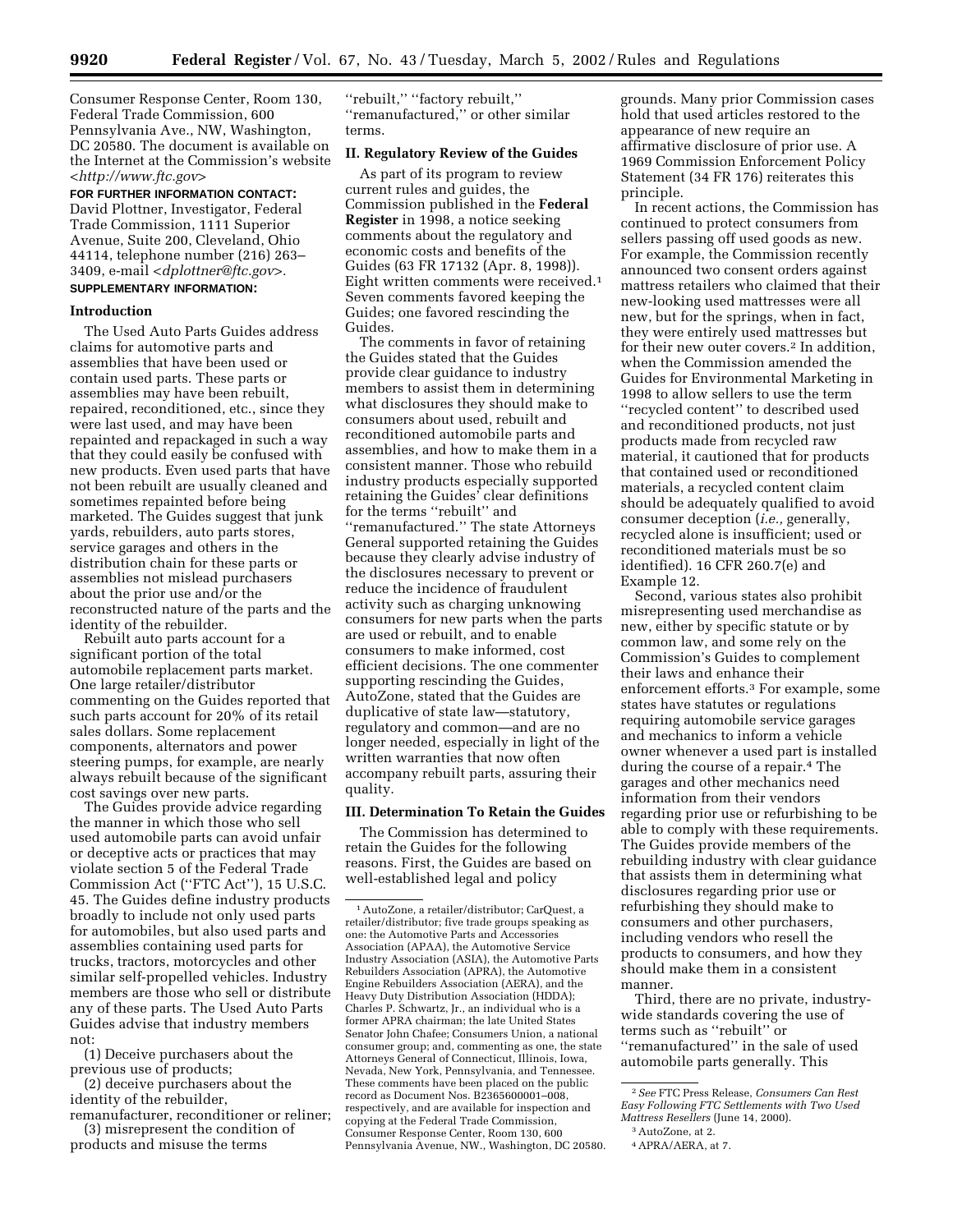industry is not in a good position to set its own standards because there are many very small, ''mom and pop'' type rebuilding companies that are not members of the major industry trade associations. These associations, however, use the FTC Guides to educate and police industry members about potentially deceptive practices.

It can be argued that if the Commission were to repeal these Guides, section 5, FTC Act would still protect the public from the deceptive practice of passing off used goods as new.5 However, should that happen, states and industry associations would lack a tool that they currently find helpful. Thus, on balance, these guides provide sufficient benefits that are not outweighed by costs to merit their retention.

# **IV. Determinations Regarding Revisions to the Guides**

A number of commenters suggested changes to the Guides, which are discussed below. The Commission has determined to update the list of commonly rebuilt used automobile parts contained in section 20.0 of the Guides and to clarify that the Guides apply to advertising in electronic format, such as on the Internet. In addition, the Commission has updated and streamlined certain language in the Guides to conform to current FTC practices.

# *A. Further Defining the Standards Set Out in the Guides*

CarQuest and the state Attorneys General 6 suggested that consumers might benefit from wider ranging and more specifically written standards describing the various levels of dismantling and reconstructing that take place in the industry. For example, the Guides use the terms ''rebuilt,'' and ''remanufactured'' interchangeably, but to some in the industry the term ''remanufactured'' denotes a higher level of reconstruction than does the term "rebuilt."<sup>7</sup> Similarly,

''reconditioned,'' may connote a level somewhat lower than ''rebuilt,'' and ''refurbished'' might connote a product that has received very little use in the first place or little additional work before resale in the second. These commenters suggest that the Commission specifically define each of the terms used in the Guides. The state Attorneys General suggest further that the general procedure used in rebuilding or remanufacturing, etc. also be spelled out in label disclosures to consumers.

The descriptive terms used in the Guides are fluid to accommodate the wide range of rebuilding that takes place. All commenters agree that the standard contained in the Guides seems to have worked well. In addition, the Commission has no substantive basis in the record of this review proceeding to define the terms differently or more precisely.The Commission, therefore, has determined not to revise the Guides to adopt more specific standards or procedures than those currently contained in the Guides. The Commission, on the other hand, welcomes industry-sponsored measures to provide more information to consumers through voluntary standards specifying more precise terms, or defining meanings for the various terms, so long as those standards would not mislead consumers about the extent of prior use or the amount of reconstructing that has been done.

# *B. Modifying the Guides to Specifically Include Foreign Rebuilders*

Several commenters suggested that the Commission revise the Guides and take other actions to make clear that foreign rebuilders and importers of used auto parts, rebuilt and otherwise, are covered by the Guides.<sup>8</sup> Some comments suggested that the Commission educate U.S. Customs officials about the Guides; others that the Commission require country-oforigin markings on foreign rebuilt parts packaged in boxes bearing the brand name of a United States distributor.

The Commission has determined that it is not necessary to revise the Guides to address these concerns. First, the Commission has jurisdiction over entities conducting business in the United States regardless of the country of origin of the original new product or of the reconstructed or otherwise used product. The Guides, therefore,

currently cover foreign rebuilders and importers of used auto parts who distribute or sell used auto parts in the United States. Second, the Commission's staff can ensure that the U.S. Customs Service is aware of the Guides; no revision to the Guides is required to do so. Finally, the Commission does not ordinarily require country of origin disclosures; it only prohibits false ''made in U.S.A.'' claims. Ordinarily the Commission will not consider a marketer's use of an American brand name or trademark, or the listing of a company's U.S. address in a nonprominent manner, without more, to constitute a U.S. origin claim.9

# *C. Requiring Original Equipment Manufacturers to Cooperate With Rebuilders*

Two commenters 10 suggested that original equipment manufacturers (''OEMs'') should be prohibited from limiting the ability of independent rebuilders to obtain parts for rebuilding and should be required to share product design specifications, which would enhance the efficiency of the rebuilding process. It also was suggested that the Commission prohibit OEMs from requiring rebuilders to grind off or otherwise remove model numbers, part numbers and other identifying information.11 These marks, according to two commenters, often help identify the application for that particular part.

The Commission has determined not to revise the Guides to require the cooperation suggested by the comments. The Auto Parts Guides concern the disclosures regarding prior use or reconstruction of used automobile parts that are necessary to avoid misleading consumers. These other issues, while relevant to the marketplace for used automobile parts in general, have little to do with the disclosures suggested by the Guides.

# *D. Requiring Repair Facilities To Disclose the Installation of Used or Rebuilt Parts*

Three comments 12 reiterated the suggestions of a 1995 National Association Of Attorneys-General Auto Repair Task Force that service technicians and repair garages should be required to disclose whenever used parts have been installed in a customer's vehicle. These comments suggested that

<sup>5</sup>Civil case law also tends to protect consumers. *Champion Spark Plug Co.* v. *Sanders,* 331 U.S. 125 (1947), a trademark infringement suit, held that Champion, a spark plug manufacturer, could not prohibit Sanders, a spark plug rebuilder, from marketing his rebuilt Champion spark plugs so long as he clearly labeled the products as having been rebuilt and clearly identified himself—not Champion—on the label as the rebuilder.

<sup>6</sup>CarQuest, at 3; State Attorneys General, at 4. 7This distinction appears to be common in the industry. For example, Ford Motor Company's website cautions consumers that a rebuilt part merely has had its broken components repaired while a ''remanufactured'' part has undergone a much more thorough reconstruction. Ford Motor Company Website, ''Genuine Parts. The Difference Between Remanufactured and Rebuilt'' (http://

www/ford.com/customerservice/genuine/ versus.html, March 11, 1999) (copy on file at the Federal Trade Commission, East Central Regional Office).

<sup>8</sup>APRA/AERA, at 3, 4; Schwartz, at 3; Consumers Union, at 4.

<sup>9</sup>Enforcement Policy Statement on U.S. Origin Claims, 62 FR 63756, at 63768 (1997).

<sup>10</sup>Schwartz, at 3; CarQuest, at 4.

<sup>11</sup>Schwartz, at 4; APRA/AERA, at 6.

<sup>12</sup>Consumers Union, at 3; CarQuest, at 3; state Attorneys General at 3.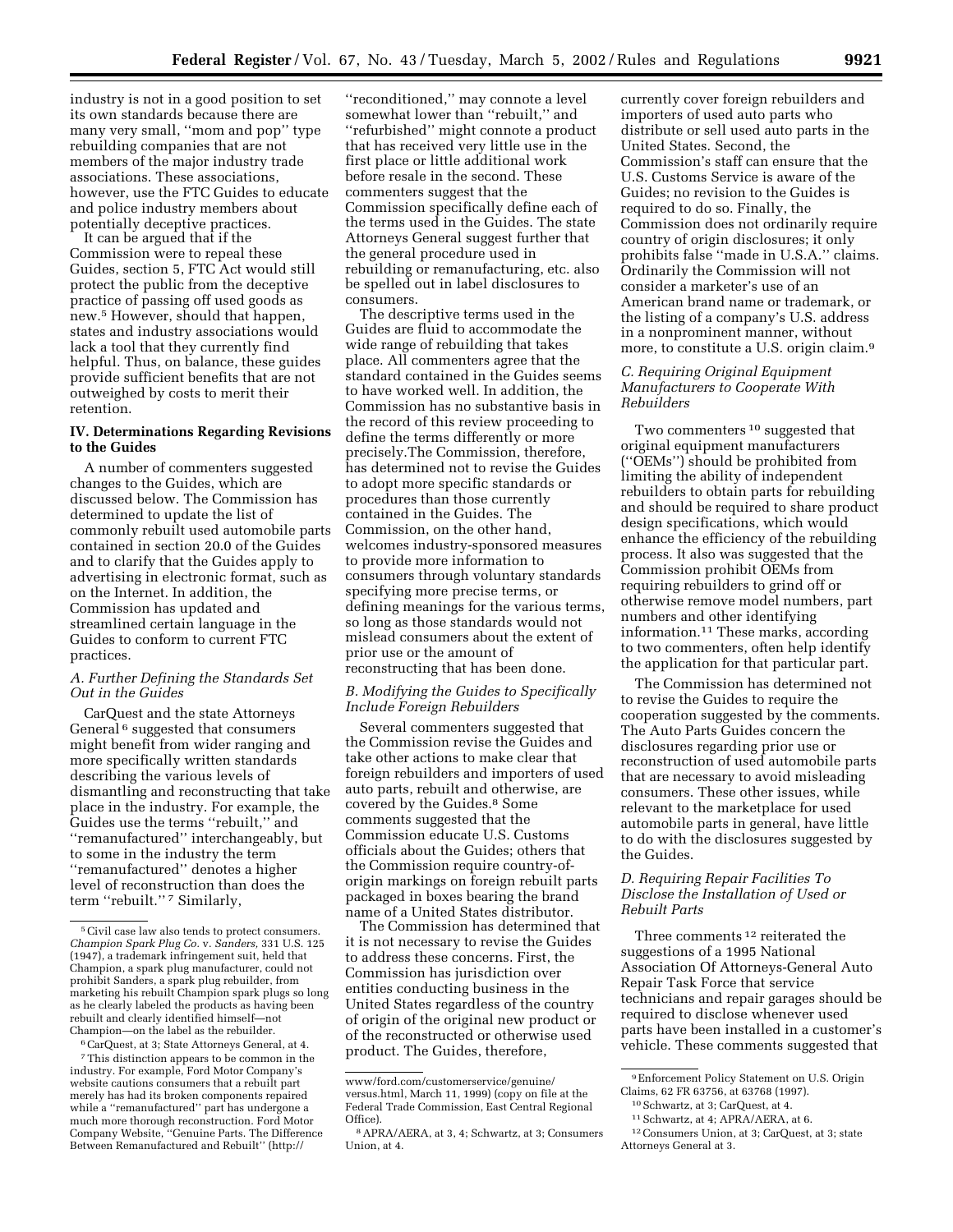the Guides should be changed to more clearly reflect such recommendation.

No modification of the Guides in this regard is necessary. The Guides already apply to all who sell or distribute industry products. Mechanics and service garages nearly always both sell and install the parts needed to repair a consumer's automobile and are therefore included under the Guides.

### *E. Updating the List of Commonly Rebuilt Auto Parts and Components*

Several commenters suggested that the list of commonly rebuilt automobile parts included in section 20.0 of the Guides should be updated to reflect modern practices. The Commission agrees and has revised the Guides accordingly.

## *F. Prohibiting the Use of the Word ''Recycled'' Alone To Describe Unreconstructed Used Auto Parts*

Three commenters suggested that the Commission should revise the Guides to make it clear that the term ''Recycled,'' by itself, is not adequate to disclose the used nature of used automobile parts which have received little or no reconstruction.

The Commission has already responded to this issue in its Environmental Marketing Guides, 16 CFR part 260. Section 260.7(e) states that the word ''recycled,'' used by itself, cannot substitute for the words ''used,'' ''rebuilt,'' ''reconditioned,'' and other similar descriptors except when the environment in which the product is being offered for sale makes the used nature of the product clear, for example, a used part offered for sale at a junkyard. Therefore, a cross reference to the Environmental Marketing Guides has been added as a footnote to section 20.1(b) of the Used Auto Parts Guides.

### **List of Subjects in 16 CFR Part 20**

Advertising, Motor vehicles, Trade practices.

For the reasons set forth in the preamble, the Federal Trade Commission amends 16 CFR chapter I as follows:

# **PART 20—GUIDES FOR THE REBUILT, RECONDITIONED AND OTHER USED AUTOMOBILE PARTS INDUSTRY**

1. The authority citation for 16 CFR part 20 is revised to read as follows:

**Authority:** 15 U.S.C. 41–58.

2. Section 20.0 is revised to read as follows:

# **§ 20.0 Scope and purpose of the guides.**

The Guides in this part apply to the manufacture, sale, distribution,

marketing and advertising (including advertising in electronic format, such as on the Internet) of used parts and assemblies containing used parts designed for use in automobiles, trucks, motorcycles, tractors, or similar selfpropelled vehicles whether or not such parts or assemblies have been reconstructed in any way (hereinafter ''industry products''). Such automotive parts and assemblies include, but are not limited to, anti-lock brake systems, air conditioners, alternators, armatures, air brakes, brake cylinders, ball bearings, brake shoes, heavy duty vacuum brakes, calipers, carburetors, cruise controls, cylinder heads, clutches, crankshafts, constant velocity joints, differentials, drive shafts, distributors, electronic control modules, engines, fan clutches, fuel injectors, fuel pumps, front wheel drive axles, generators, master cylinders, oil pumps, power brake units, power steering gears, power steering pumps, power window motors, rack and pinion steering units, rotors, starter drives, speedometers, solenoids, smog pumps, starters, stators, throttle body injectors, torque convertors, transmissions, turbo chargers, voltage regulators, windshield wiper motors, and water pumps. Tires are not included. (Tires are covered by the Tire Advertising and Labeling Guides, 16 CFR Part 228.)

3. Section 20.1 is revised to read as follows:

### **§ 20.1 Deception generally.**

(a) It is unfair or deceptive to represent, directly or by implication, that any industry product or part of an industry product is new or unused when such is not the fact, or to misrepresent the current condition, or extent of previous use, reconstruction or repair of any industry product.

(b) It is unfair or deceptive to offer for sale or sell any industry product unless a clear and conspicuous disclosure that such product has been used or contains used parts is made in advertising, sales promotional literature and invoices and on product packaging. Additionally, it is unfair or deceptive to offer for sale or to sell any rebuilt, remanufactured, reconditioned, or otherwise newappearing industry product unless such disclosure using appropriate descriptive terms is made on the product itself with sufficient permanency to remain visible for a reasonable period of time after installation. Examples of appropriate descriptive terms include, but are not limited to "Used," "Secondhand," ''Repaired,'' ''Remanufactured,'' ''Reconditioned,'' ''Rebuilt,'' or

''Relined.'' 1 On invoices to the trade only, the disclosure may be made by use of any number, mark, or other symbol that is clearly understood by industry members as meaning that the products or parts identified on the invoices have been used.

(c) It is unfair or deceptive to place any means or instrumentality in the hands of others so that they may mislead consumers as to the previous use of industry products or parts.

4. Section 20.2 revised to read as follows:

### **§ 20.2 Deception as to identity of rebuilder, remanufacturer, reconditioner or reliner.**

(a) It is unfair or deceptive to misrepresent the identity of the rebuilder, remanufacturer, reconditioner or reliner of an industry product.

(b) In connection with the sale or offering for sale of an industry product, if the identity of the original manufacturer of the product, or the identity of the manufacturer for which the product was originally made, is revealed and the product was rebuilt, remanufactured, reconditioned or relined by someone else, it is unfair or deceptive to fail to disclose such fact wherever the original manufacturer is identified in advertising and sales promotional literature concerning the product, on the container in which the product is packed, and on the product, in close conjunction with, and of the same permanency and conspicuousness as, the disclosure of previous use of the product described by this section. Examples of such disclosures include:

(1) Disclosure of the identity of the rebuilder:

#### Rebuilt by John Doe Co.

(2) Disclosure that the product was rebuilt by an independent rebuilder:

Rebuilt by an Independent Rebuilder.

(3) Disclosure that the product was rebuilt by someone other than the manufacturer so identified:

Rebuilt by other than XYZ Motors.

(4) Disclosure that the product was rebuilt for the identified manufacturer, if such is the case:

Rebuilt for XYZ Motors.

5. Section 20.3 is revised to read as follows:

<sup>1</sup> If the term ''recycled'' is used, it should be used in a manner consistent with the requirements for that term set forth in the Guides for the Use of Environmental Marketing Claims, 16 CFR 260.7(e).